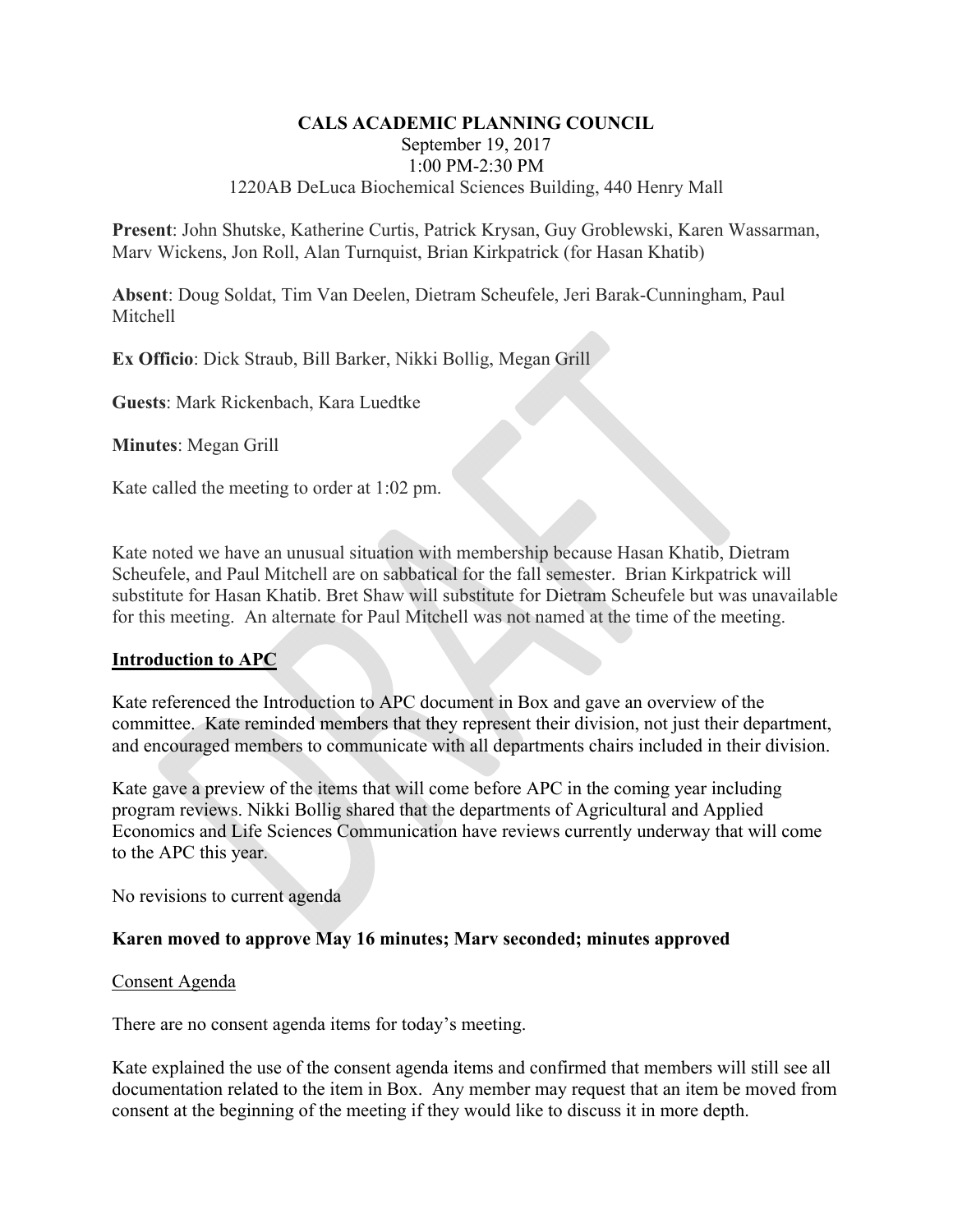### Action and Discussion Items

# **Report from the Org Redesign Committee (discussion)**

Kate provided background for the Redesign process. She explained that this project is in response to local and global trends that are causing the college to restructure in order to allocate resources in the most efficient way. The chancellor has also called on schools and colleges to find new sources of revenue, and this will go hand in hand with the redesign.

Mark Rickenbach, co-chair of the Org Redesign Committee, gave an update of the committee's work so far. The committee has released a report which will be available in Box and was sent out in eCals. The report contains nine design principles and outlines three organizational models. The three models include a Mergers Model, a Theme-Based Divisional Model, and a Research-Based Divisional Model. Department chairs were able to provide feedback to Mark after he presented potential organizational models at the Department Chair's Retreat in August. Of the three models, the Mergers Model, and Research-Based Divisional Model received the most departmental support.

All of the proposed organizational models would assume a resource allocation model that would return at least 50% of 101 funding from vacant faculty positions directly to departments. The rest of the 101 funding would be allocated at the discretion of the dean with the APC potentially serving as an advisory body.

Is this a common resource allocation model on campus? L&S is an example of a different model, namely that 100% of 101 funding from vacant faculty positions returns to the departments, but they are also solely responsible for retention. This could be a challenge for smaller departments, where a single faculty member can make a large impact. Allowing the dean discretion to allocate a percentage of funds could address this potential issue.

What if faculty departures could be seen as a symptom of a problem? Would all of the funding would be returned in these instances? Funding returns would have a conditional aspect so the dean can serve as a check/balance.

What constitutes a small department? Mark answers that it is difficult to answer, but provides data contained in the report. Based on faculty numbers, LSC is considered the smallest department, but Mark acknowledges that the 101 fund allocation must be looked at as a whole, and not just based on faculty positions.

Leann Tigges, the other Org Redesign co-chair, presented to the Council on Academic Staff Issues recently. Kara said the main theme was concern about cuts to academic staff positions. Kate emphasizes that she does not anticipate that the project will result in immediate savings, and that it is intended to use resources more efficiently in the future. Kate would like to keep current employees although their jobs may change slightly. Kate says that the redesign will likely result in more career advancement opportunities for both academic and university staff.

Will the committee present the dean with several models for the redesign or one recommendation? Mark says that there will not be three models presented. There may be two models or a blended version of models.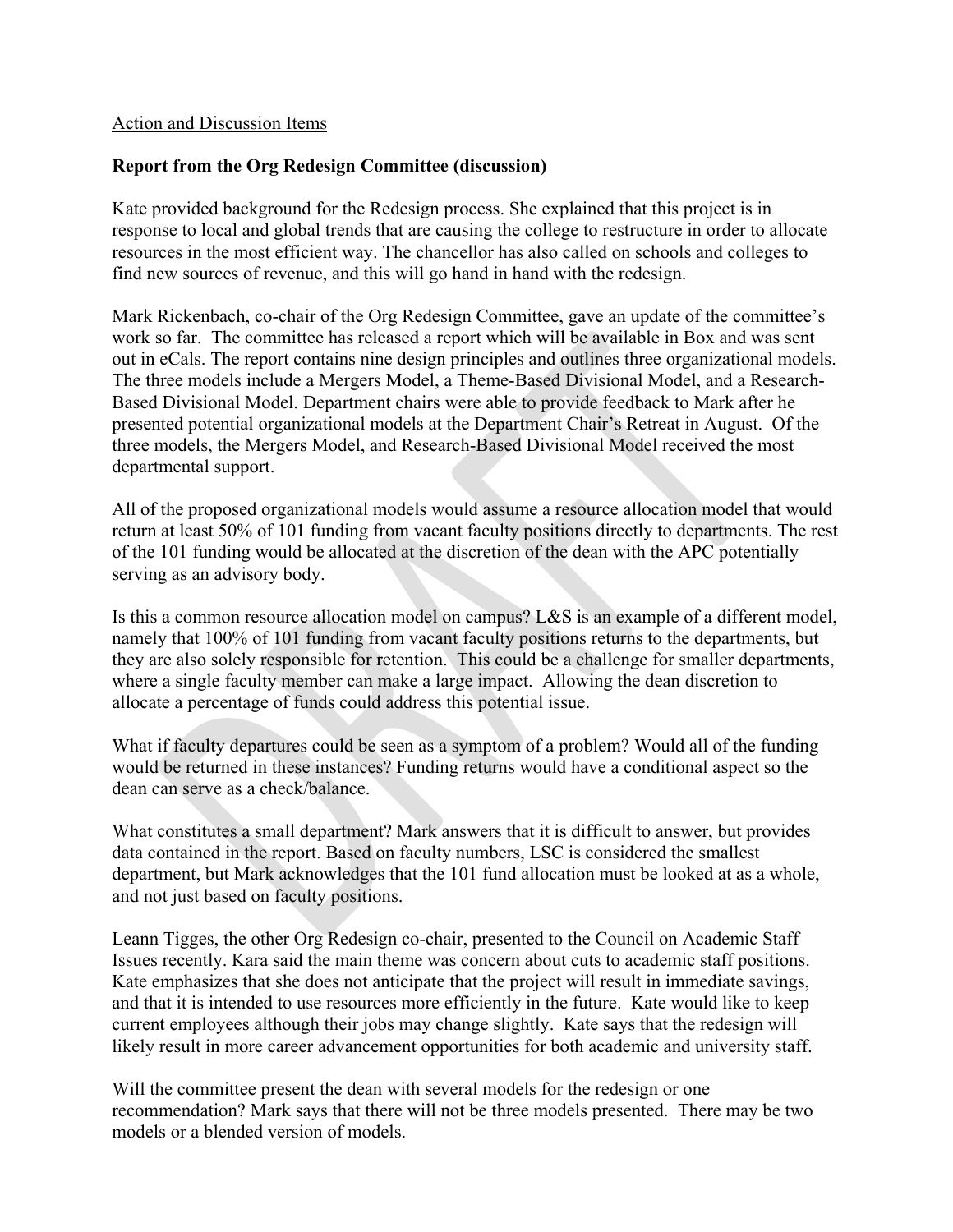What is the balance of teaching and research in these models? Mark answers that we are a research-based college and that this will likely be the focus. Kate notes that a teaching program that is not aligned with research would not be sustainable and would like to see models that support both.

The Org Redesign Committee will evaluate the feedback they have received so far and take this into consideration for their presentation at the All College Meeting on October 24. The committee will come back to the APC before or after the meeting for a check-in.

# **Establish Subcommittee to Coordinate APC 5-Year Review**

Campus policy requires that the APC undergo a self-review at least once every 5 years. The last report was completed in 2013-2014. Although the report is not due yet, Kate notes three circumstances that suggest the need for earlier review: 1) unbalanced representation due to the departure of the departments of Landscape Architecture and Urban and Regional Planning; 2) the need for the Org Redesign project to be reflected in APC structure; and 3) the need to identify 5 substitute members this year without a process specifically outlined in the bylaws.

Kate calls for three members to conduct the APC self-review and requests that the subcommittee recommend a plan for ensuring consistent and appropriate membership*.* Kate would like the report delivered by the end of the year. John Shutske, Patrick Krysan, and Alan Turnquist volunteer for the subcommittee.

# **Other Agenda Topic Ideas/Suggestions for the Year**

- USDA Civil Rights Review which is mandated by the Civil Rights Act of 1964
- Diversity & Inclusion. Kate says that campus is reacting to events that are both internal and external, but as a college, we would like to be more proactive in addressing issues.
- Faculty Mentoring Guidelines*.* An ad hoc committee that convened over the summer saw that the faculty mentoring practices called out in department reviews suggest that this is not consistent across the college. The deans would like to create a document that outlines best practices and guidelines for faculty mentoring and would like the APC to review before sharing more widely.
- Food Systems Certificate proposal forthcoming.
- Program Reviews
- Center Discontinuations
- Budget Planning (including criteria/budget for retentions). APC is the body that advises the dean on resource allocation. Kate would like the APC to weigh in on whether there should be a ceiling on how much funding should be put back into retention of faculty.
- Cluster Hire process cluster hires announced by campus are meant to address the need to increase revenue. Two calls will go out this year, and there will be a total of seven calls over the next five years. There will be an opportunity for deans to provide feedback about whether the process is meeting the needs of the college.

Kate calls on the committee for other potential items. Is there an external body that is responsible for reviewing the college? Kate notes that the Board of Visitors fulfills this role